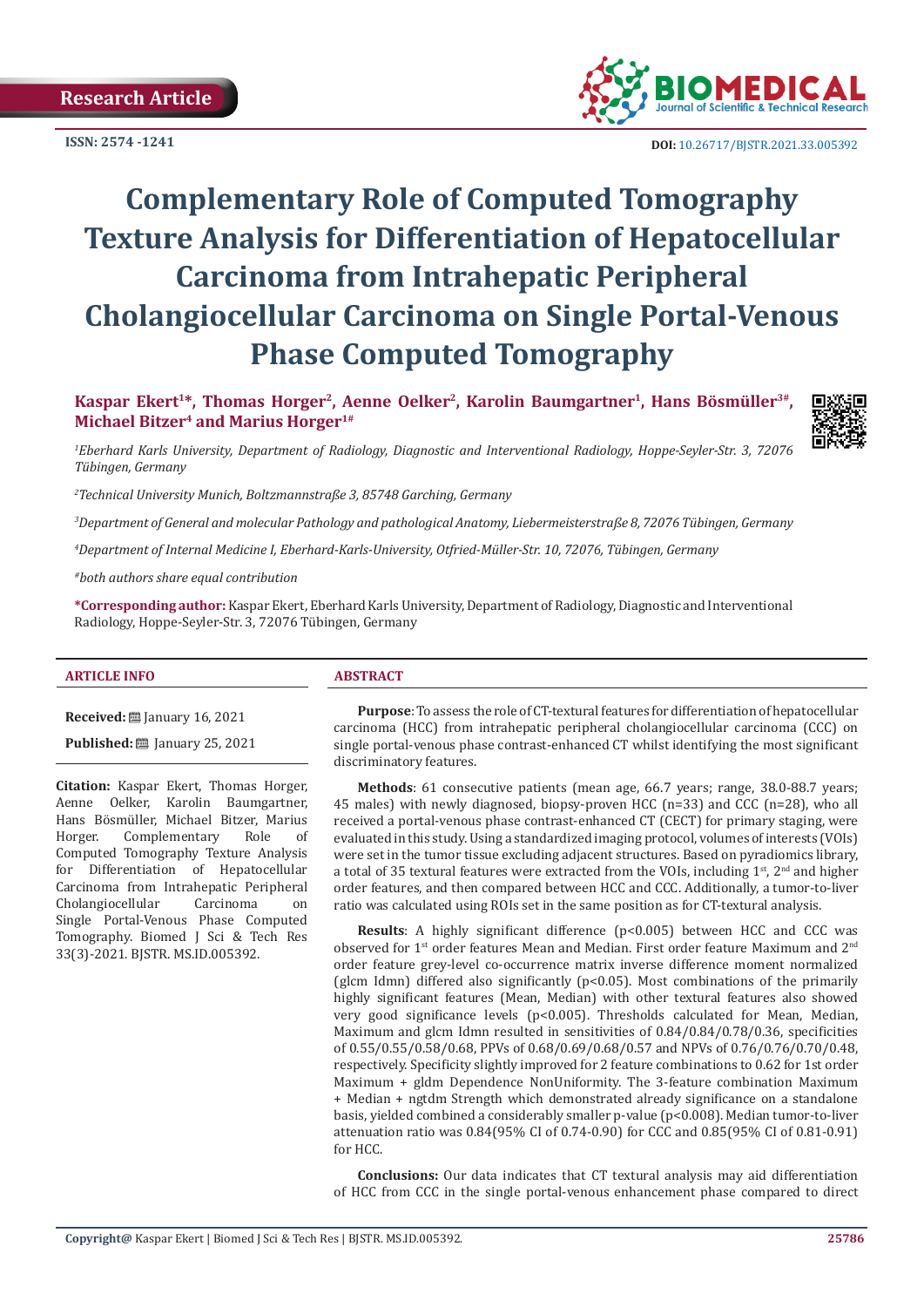calculation of tumor-to-liver attenuation ratio showing significantly higher tumor attenuation and tissue homogeneity in HCC.

Main points:

- a. Extract more information from a single portal-venous contrast phase.
- b. Attempting to employ CT textural features to differentiate HCC and CCC.

c. Finding quantifiable parameters to assist clinicians in analysing the tumor's tissue composition.

d. May enable an educated evaluation of an otherwise non-differentiable hepatic lesion.

# **Introduction**

Hepatocellular carcinoma (HCC) and cholangiocellular carcinoma (CCC) are the most frequent primary hepatic malignancies [1]. Differentiation between HCC and intrahepatic CCC is achieved by considering clinical, laboratory and imaging findings [2]. In the typical clinical setting (e.g., liver cirrhosis, elevated alpha-fetoprotein and typical enhancement patterns) the diagnosis of HCC can be set already non-invasively [3]. However, clinical settings for occurrence of both HCC and CCC may overlap or be clinically ambiguous, also tumor markers may be found negative [4]. In these cases of clinical dilemmas, imaging has evolved to a major diagnostic tool with some morphologic and enhancement patterns being considered suggestive for each of these two entities [5-8]. Computed tomography (CT) is mostly the first imaging technique used for classification of lesions which have been newly detected by e.g., ultrasound or suspected clinically; it is also the modality which most frequently detects incidental hepatic lesions. As the best tissue contrast for abdominal CT-imaging is achieved in the portal-venous phase, most examinational protocols are constrained only to this phase. However, the portal-venous phase is at least capable to make the differentiation between HCC and CCC. HCC typically exhibits early enhancement (wash-in in the arterial phase) and early wash-out (in the late portal phase) in relation to liver parenchyma, whereas CCC mostly shows late post-equilibrium enhancement [9-11]. However, in the portal-venous phase both tumors are expected to increase their attenuation by >100% as a considerable overlap in tumor attenuation is the consequence and thus distinction between the two may be severely hampered [12]. Morphologic features like capsule formation, portal vein infiltration, radiologic evidence of cirrhosis, etc. are unable to distinguish between these tumors and therefore most of these tumors need to be differentiated histologically [12].

A novel non-invasive approach for tissue characterization has been increasingly tested and reported in the last years consisting of radiomics texture analysis [13]. Based on different textural features, differences in tumor attenuation as well as tumor heterogeneity, including those derived from the vascular network, are quantifiable and thus potentially beneficial for more accurate, profound tumor characterization. Due to the mentioned diagnostic challenges,

we decided to retrospectively apply radiomics analysis to portalvenous CT image data in our own patient cohort consisting of both intrahepatic CCC and HCC that have been histologically proven to investigate potential discriminatory features.

# **Methods**

This was a retrospective analysis of CT-image data in 61 consecutive patients (mean age, 66.7 years; range, 38.0-88.7 years; 45 males) with newly diagnosed, biopsy-proven HCC (n=33) and CCC (n=28); identified by a patient chart search at our institution between January 2014 and December 2018. Combined HCC and CCC were not included since too small of a number was available. Patients gave informed consent and our institutional ethic board committee approved the retrospective data evaluation and registered this study under the number 536/2019BO2. All patients who underwent contrast-enhanced CT in the portal-venous enhancement phase (65-75s delay) using thin-slice image data acquisition were included. Following CT-examinational parameters were used: 120kV photon energy, 200-250 mAs tube current, a soft tissue image reconstruction kernel, and 1-3 mm slice thickness for image reconstruction. Patients received 100 mL iodine contrast agent (Ultravist 370, Bayer Vital GmbH) which was given intravenously at a rate of 2mL/s followed by a 30 mL saline chaser.

#### **Radiomics Analysis**

Radiomics analysis was performed using radiomics software (Siemens Healthineers, Forchheim, Germany) that is based on the pyradiomics package, a python package for the extraction of radiomics features from medical imaging [14]. Radiomics evaluation was applied on thin-slice portal-venous image data sets. Volumes of interest (VOIs) were drawn in a manual fashion on the transversal scans using the largest cross-section diameter avoiding partial volume averaging due to neighboring blood vessels, calcifications or visible necrotic areas Figure 1 and Figure 2. The procedure of VOI setting was performed by a junior radiologist with 3 years of experience together with a senior radiologist with 25 years of experience in abdominal and oncologic imaging; in ambiguous cases a consensus was reached. The textural features used (n= 35) belonged to 1st order (energy, total energy, entropy, minimum,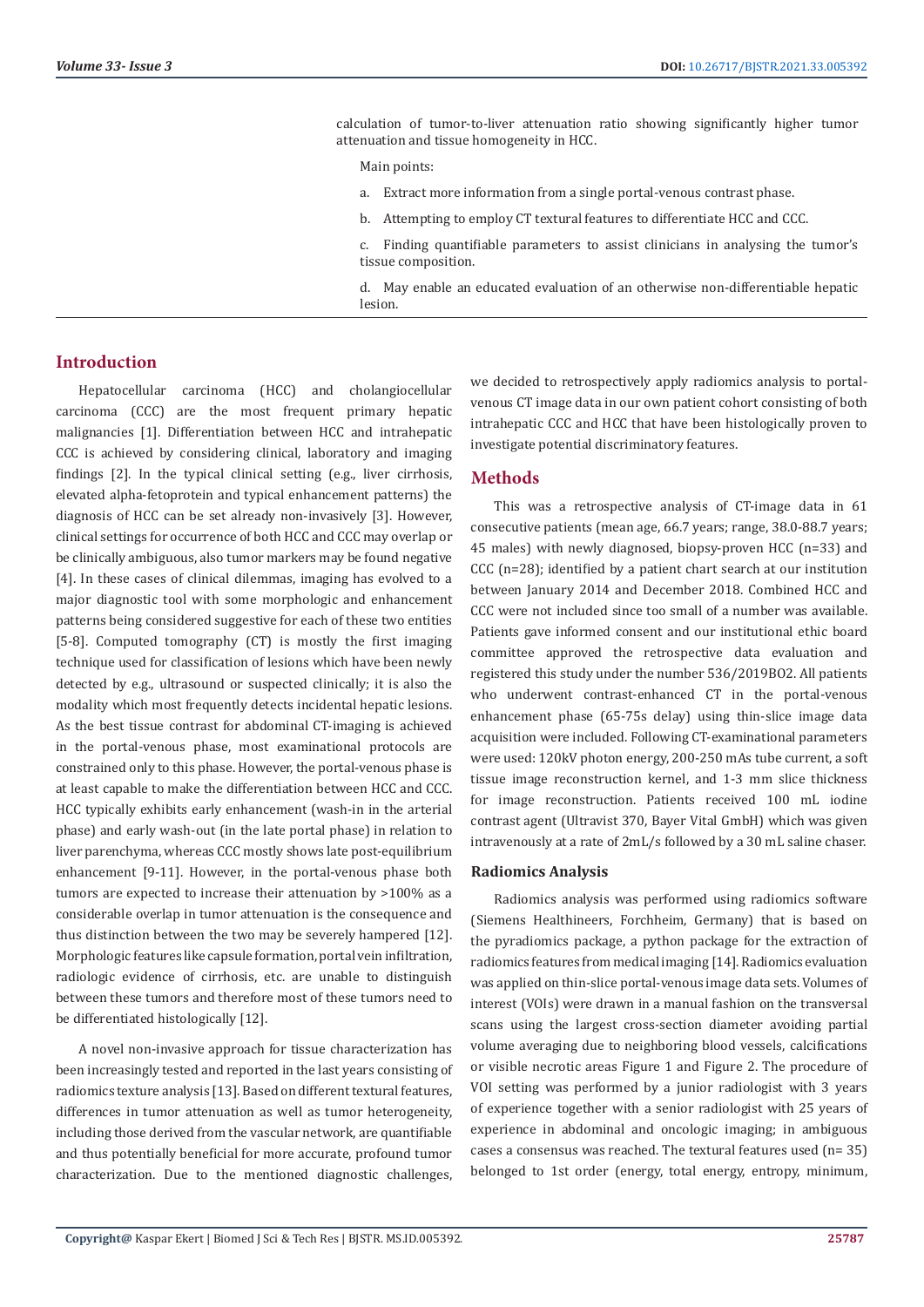maximum, mean, median, interquartile range, mean absolute deviation, robust mean absolute deviation, standard deviation, skewness, kurtosis, variance, uniformity as well as 2D and 3D features) as well as their customized features (squared, squared root, logarithmic, exponential, log. sigma and wavelet data); 2nd and higher order features (grey-level co-occurrence matrix, greylevel size zone matrix, grey-level run length matrix, neighboring grey-tone difference matrix and grey-level dependence matrix), the latter including sub features described by the pyradiomics library (supplementary Table 1).



**Figure 1:** A 67-year-old male patient with biopsy confirmed HCC. Multiplanar image annotation in axial

- a) sagittal
- b) coronal
- c) 3D reformats.
- d) of the HCC lesion. From the resulting volume of interest CT textural features are extracted.



**Figure 2:** A 69-year-old male patient with biopsy confirmed CCC. Multiplanar image annotation in axial

- a) sagittal
- b) coronal
- c) 3D reformats.

d) of the CCC lesion. Assessing figure 1 (HCC) and figure 2 (CCC) side by side highlights the difficulty of visual differentiation in a single (portal venous) phase.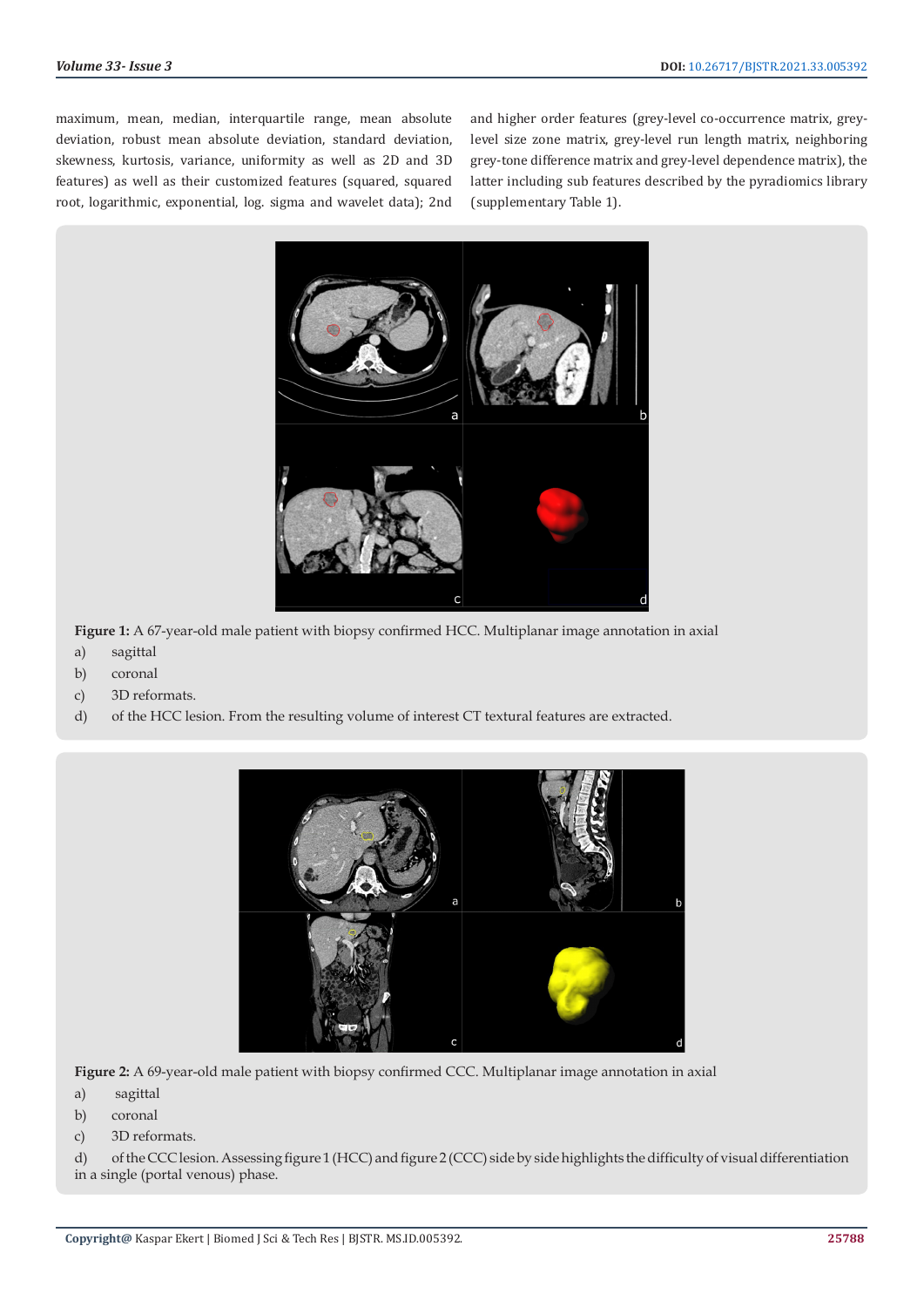|                             | <b>Statistic</b> | <b>P-Value</b> |
|-----------------------------|------------------|----------------|
| original_firstorder_Mean    | $-3.0689$        | 0.0021         |
| original firstorder Median  | $-3.0614$        | 0.0022         |
| original_firstorder_Maximum | $-2.6733$        | 0.0075         |
| original_glcm_Idmn          | 1.9116           | 0.0559         |
| original_glcm_Idn           | 1.8269           | 0.0677         |

**Table 1:** Kolmogorov-Smirnov testing for the significant features with their corresponding p-values.

#### **Ratio Analysis**

Median attenuation of the hepatic tumor in comparison to the liver was measured manually in Hounsfield units (HU) drawing a standardized region of interest (ROI) of minimum 3cm in diameter in the liver parenchyma excluding vessels as well as tumor. The ROI for the hepatic lesion was set in the same level as for the texture analysis whilst adapting its size individually.

#### **Statistical Analysis**

by

Statistical analysis was performed using Python 3.7.3. All parameters were tested by Kolmogorov-Smirnov test against a normal distribution with mean and standard deviation derived from the parameter values. The corresponding p-values are reported in line 1 of the Kolmogorov-Smirnov Test (Table 1). For some parameters the null hypothesis of normal distribution had to be rejected and thus the Wilcoxon rank sum test was used to compare features between HCC and CCC. A p-value <0.05 was considered to indicate statistical significance.

Receiver-operating characteristic (ROC) curves were generated by computing sensitivity and specificity at each observed cut-off. The optimal cut-off values were derived from the point on the ROC curve with the maximum Youden index, which was calculated as sensitivity+specificity 1. For these optimal cut-off values, sensitivity, specificity, positive and negative predictive values (PPV and NPV) as well as the area under the curve (AUC) in thresholds are listed in (Table 2). To test whether a weighted sum of two features could infer further predictions, the weighted sum for each possible combination of attributes (textural features) was calculated. The feature values were normalized in dividing by the maximum value of each textural feature obtaining feature weights as coefficients from a logistic regression against the chosen features.

**Table 2:** The significant features with their corresponding sensitivity, specificity, positive and negative predictive values (PPV and NPV) as well as the area under the curve (AUC) at their optimal cut-off values calculated from the ROC curve with the maximum Youden index.

|                             | <b>Threshold</b> | <b>Sensitivity</b> | <b>Specificity</b> | <b>PPV</b> | <b>NPV</b> | <b>AUC</b> | <b>Higher</b><br><b>Values For</b> | Diff.<br><b>Mean</b> | Mean<br><b>HCC</b> | Mean<br><b>CCC</b> |
|-----------------------------|------------------|--------------------|--------------------|------------|------------|------------|------------------------------------|----------------------|--------------------|--------------------|
| original_firstorder_Mean    | 68,178           | 0,848              | 0,551              | 0.682      | 0.761      | 0.727      | <b>HCC</b>                         | 18,506               | 85,148             | 66,641             |
| original_firstorder_Median  | 70,00            | 0,848              | 0,551              | 0.682      | 0,761      | 0.726      | <b>HCC</b>                         | 18.722               | 85,515             | 66,793             |
| original firstorder Maximum | 169,00           | 0,787              | 0,586              | 0.684      | 0,708      | 0,698      | <b>HCC</b>                         | 23,835               | 188.939            | 165,103            |
| original_glcm_Idmn          | 0.979            | 0,363              | 0.689              | 0.571      | 0.487      | 0.358      | CCC                                | $-0.002$             | 0,980              | 0,983              |
| original_glcm_Idn           | 0.909            | 0,454              | 0,655              | 0,6        | 0,513      | 0,364      | CCC                                | $-0,006$             | 0,911              | 0,918              |

For a combination of two features, we used the equation given

$$
ln(p/(1-p)) = a + b * X_1 + c * X_2
$$

For a combination of three features, we used the equation given by

$$
In(p/(1-p)) = a + b * X_1 + c * X_2 + d * X_3
$$

In the study all feature combinations have been investigated. Therefore, also the repetition of multiple features with high similarity was analyzed. In order to include as much information as possible but not having features with high similarity in the final equations we ruled out feature combinations with high correlations.

Furthermore, to overcome the low number of lesions several in sample out of sample calculations have been performed with different test and train samples in terms of size and observations.

# **Results**

A highly significant difference between HCC and CCC at the significance level alpha ( $p$ <0.005) was observed for the  $1<sup>st</sup>$  order features Mean and Median. 1st order feature Maximum showed significant difference at the level alpha (p<0.05) whereas for glcm Idmn and glcm Idn we observed differences at the significance level alpha (p< 0.005) and (p<0.006), respectively (Table 2). Thresholds calculated for Mean, Median, Maximum and glcm Idmn yielded following values 68.1, 70, 169 and 0.97 resulting in sensitivity of 0.84/0.84/0.78/0.36, specificity of 0.55/0.55/0.58/0.68, PPV of 0.68/0.69/0.68/0.57 and NPV of 0.76/0.76/0.70/0.48, respectively. Most combinations with the features 1st order Mean and 1st order Median showed very good significance levels. Other combinations showed significant p-values <0.005 but low correlation values between the attributes, e.g., 1st order Maximum + original gldm DependenceNonUniformity, 1st order Maximum + ngtdm Contrast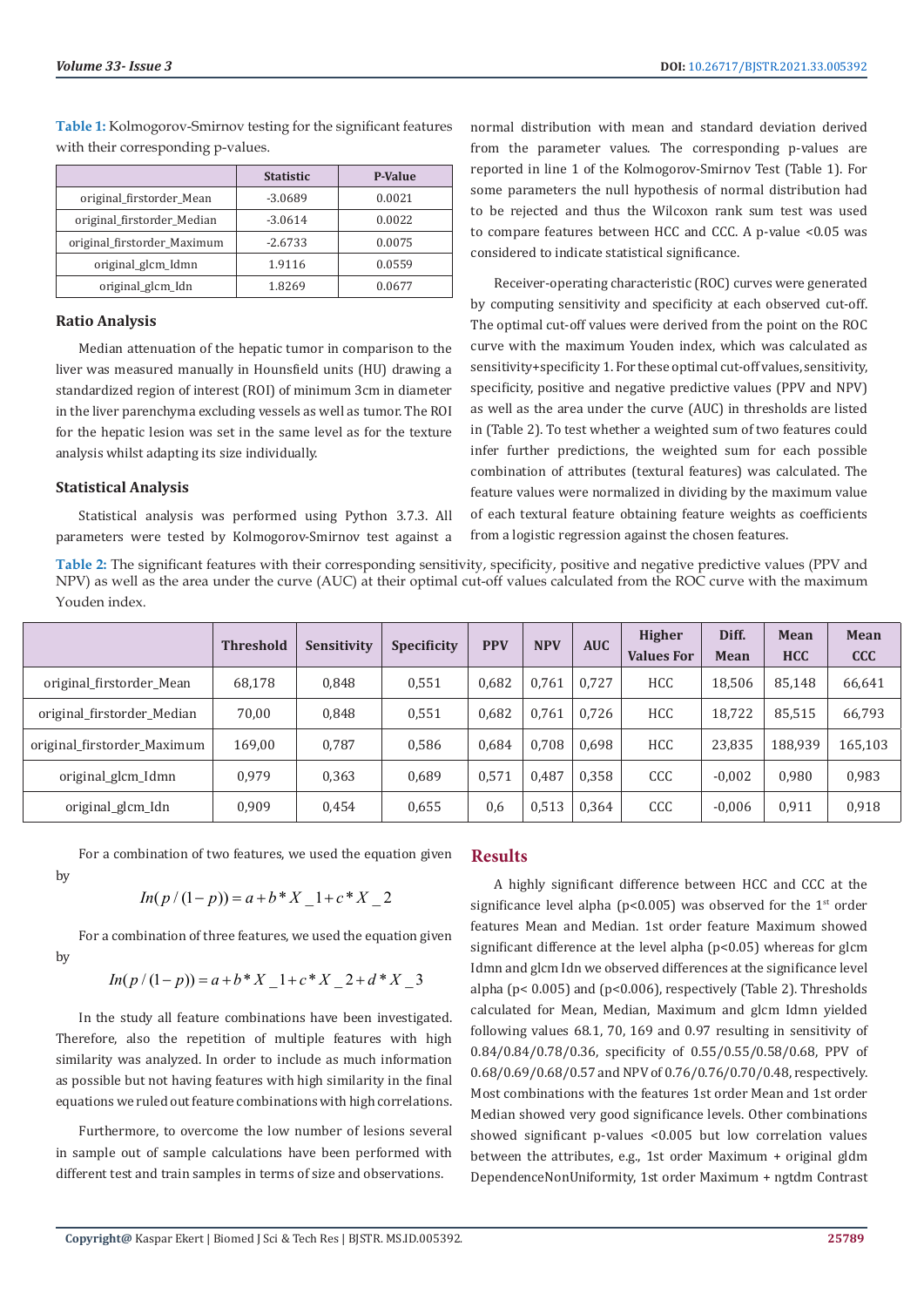or glcm Idmn + glrlm RunEntropy. Thus, the equations below were devised to investigate statistical significance of two textural feature combinations:

Option 1 =0.905364/266\* 1st order Maximum -0.1914/12436.77\* gldm DependenceNonUniformity

Option 2 = 0.88499/266\* 1st order Maximum - 0.17929/6.08E-05\* ngtdm Contrast

Option 3 = 0.04228/0.99\* glcm Idmn - 0.00140/3.96\* glrlm RunEntropy

According to the procedure above, threshold values were calculated for two feature combination for 1<sup>st</sup> order Maximum + gldm DependenceNonUniformity, 1<sup>st</sup> order + ngtdm Contrast and lastly glcm Idmn + glrlm RunEntropy resulting in threshold levels of 0.571, 0.593 and 0.040 yielding AUC of 0.713, 0.711 and 0.335 with sensitivity of 0.727, 0.727 and 0.454 and specificity of 0.620, 0.620 and 0.655. In addition, a three weighted textural feature combination was calculated analogously to above executed method. For the case of three textural feature combinations  $1<sup>st</sup>$  order Maximum + 1<sup>st</sup> order Median + ngtdm Strength, 1<sup>st</sup> order\_Maximum + glcm SumAverage + ngtdm Strength and ngtdm Busyness + ngtdm Complexity + ngtdm Strength showed strong p-values while also having relatively low correlations (Table 3). The first of these three feature combinations is of special interest as it contains both the attribute 1st order Median, which shows good significance on a standalone basis ( $p$ <0.005) as well as the combination of attributes 1st order\_Maximum, and ngtdm\_Strength, which only had a p-value of 0.005 and p<0.5 on a standalone basis each, but a considerably smaller p-value (p<.0007) in this combination. Here, the formula is calculated analogously to the two textural feature combinations:

**Table 3:** Combination of three textural features with their corresponding sensitivity, specificity, positive and negative predictive values (PPV and NPV) as well as the area under the curve (AUC) at their optimal cut-off values calculated from the ROC curve with the maximum Youden index. For the explanation of the equations used, refer to the Results sections.

|                                                                                        | <b>Threshold</b> | Sensitivity | Specificity | <b>PPV</b> | <b>NPV</b> | <b>AUC</b> | <b>Higher</b><br><b>Values For</b> | <b>Diff Mean</b> | <b>Mean HCC</b> | <b>Mean CCC</b> |
|----------------------------------------------------------------------------------------|------------------|-------------|-------------|------------|------------|------------|------------------------------------|------------------|-----------------|-----------------|
| original_firstorder_Maximum + original_<br>firstorder Median + original ngtdm Strength | 0.996            | 0.727       | 0.689       | 0.727      | 0.689      | 0.750      | <b>HCC</b>                         | 0.207            | 1.098           | 0.891           |
| original_firstorder_Maximum + original_<br>glcm_SumAverage + original_ngtdm_Strength   | 0.493            | 0.8181      | 0.551       | 0.675      | 0.727      | 0.714      | <b>HCC</b>                         | 0.083            | 0.555           | 0.472           |
| original_ngtdm_Busyness + original_ngtdm_<br>Complexity + original_ngtdm_Strength      | 0.026            | 0.636       | 0.724       | 0.724      | 0.636      | 0.665      | <b>HCC</b>                         | 0.006            | 0.042           | 0.036           |

Option 1 = 0.52016/266 \*original\_firstorder\_Maximum + 1.108768/129 \*original\_firstorder\_Median - 0.04918/ 0.36806 \*original\_ngtdm\_Strength

#### **Ratio analysis**

Median tumor-to-liver attenuation was 0.84 (95% CI of 0.74- 0.90) in CCC and 0.85 (95% CI of 0.81-0.91) in HCC Figure 3.



**Figure 3:** Median lesion to liver attenuation in CCC with 0,84 HU (95% CI of 0,74-0,90) and 0,85 HU (95% CI of 0,81- 0,91) for HCC.

### **Discussion**

One central aspect of this retrospective evaluation of textural features consisted of the possibility to overcome the limitations related to one-phase portal-venous CT-protocols in the differentiation of HCC and CCC (refer to Figure 1 and Figure 2) whilst avoiding unnecessary radiation exposure due to multi-phase protocols required for accurately classifying their enhancement patterns. Our data shows that four of the thirty-five calculated radiomics features derived from the portal-venous enhancement phase proved significant for differentiation of HCC from CCC on a standalone basis. Whereas three of them represent differences in tumor tissue attenuation  $(1<sup>st</sup> order Mean, Median and Maximum)$ one is a measure of local tissue homogeneity (glcm Idmn). All of them yielded significantly higher absolute values for HCC compared to CCC. The use of combinations of features resulted in additional significances. Hence, the use of a combination of two textural features like 1st order Maximum and grey-level dependency matrix dependence non-uniformity or neighboring grey-tone difference matrix (ngtdm) contrast resulted in a slight increase in sensitivity, but also a slight decrease in specificity. The same was observed for the gray-level co-occurrence matrix (glcm) combined with the gray level run length matrix run entropy.

The grey-level dependency matrix dependence non-uniformity as well as the neighboring grey-tone difference matrix contrast is a measure of tissue homogeneity whereas the gray level run length matrix run entropy reflects tissue heterogeneity highlighting structural differences in particular of the vascular tumor network.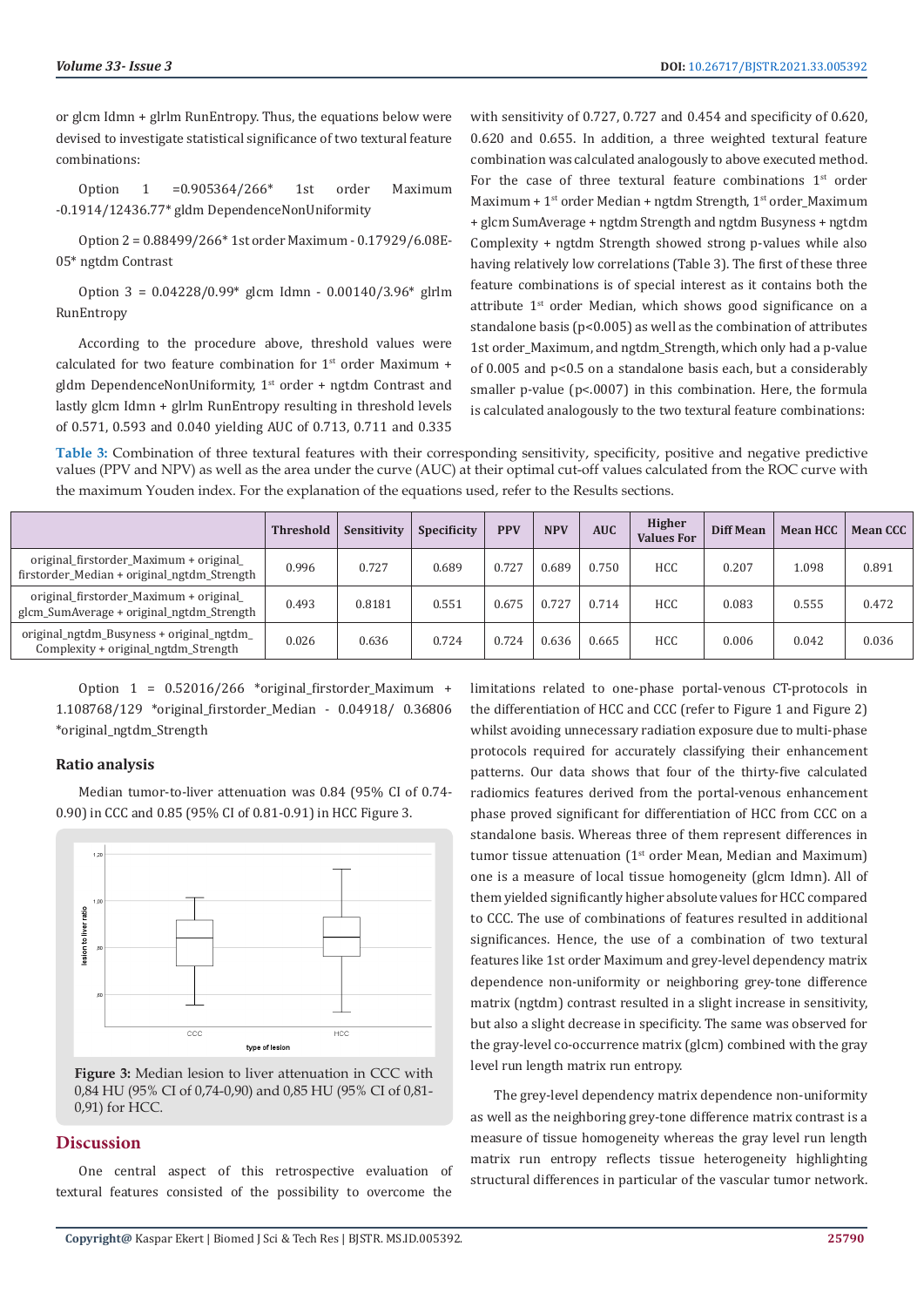With the additional use of three feature combinations strong significances were found for some additional textural features ( $1<sup>st</sup>$  order Maximum +  $1<sup>st</sup>$  order Median + ngtdm Strength,  $1<sup>st</sup>$ order\_Maximum + glcm SumAverage + ngtdm Strength and ngtdm Busyness + ngtdm Complexity + ngtdm Strength) which as standalone proved not significant while showing relative low feature correlations. Except for the 1st order Maximum, the other textural features found significant in 3-features combinations reflect either tissue homogeneity (neighboring gray tone difference matrix strength or uniformity (neighboring gray tone difference matrix complexity). Notably, the higher order feature neighboring gray tone difference strength was present in all three-feature combination which proved significant. The 3-feature combination Maximum + Median + ngtdm Strength which demonstrated already significance on a standalone basis, yielded combined a considerably smaller p-value.

Interestingly, the feature ngtdm Strength proved in all three combinations significant. Based on these results, thresholds can be calculated for all these parameters for better discrimination between the two tumor entities. On the other side, the use of attenuation ratios between the tumor entities and the liver parenchyma yielded almost identical results with no discriminatory trend. Differentiation between HCC and CCC is critical as these two primary liver malignancies are the most frequent with different treatment strategies and prognoses. Many previous reports have addressed the role of imaging for HCC and CCC characterization. Besides tumor morphology and their accompanying features such as lymph node enlargement, presence of ascites or portosystemic venous collaterals, the main differences in the microvascular network and tumor architecture are beneficial for diagnosis as they are responsible for differences in enhancement patterns and tissue heterogeneity. Previous reports suggested the use of quadruple phase CT for assessment of the evolution of the relative CT attenuation of HCC and CCC for sufficient differentiation [12]. These are in line with the conclusions of the Barcelona-2000 EASL Conference where three- or four-phase CT imaging protocols or dynamic contrast-enhanced MRI examinations has been recommended for non-invasive diagnosis of HCC [3].

Accordingly, a 66% increase in detection of HCC foci by using triphasic CECT scanning was reported by Oliver [15]. However, multiphase protocols presume elective liver diagnosis and are negatively afflicted by increased radiation dose. Moreover, the optimal delay time for assessment of both wash-in and washout contrast kinetics as well as of post-equilibrium delayed enhancement vary considerably among HCC and CCC patients [10,12]. Additionally, atypical enhancement patterns have been reported in patients with CCC and liver cirrhosis where tumors may exhibit a nodular arterial enhancement followed by washout suggesting HCC [16]. This has been observed especially in smaller CCCs. Conversely, progressive or stable enhancement on postcontrast scans has been observed in a notable proportion

of small HCCs which can challenge radiologists [17]. Moreover, cirrhosis due to a hepatitis B or C virus infection and accompanying nodular changes in liver parenchyma are important risk factors not only for development of HCC but also for CCC development [18,19] further blurring the etiological boundaries. Besides, the attenuation of the liver parenchyma itself depends on the degree of steatosis, fibrosis or iron deposition (all of them known for their oncogenic effects) having a direct impact on the relation to tumor attenuation. The ancillary, morphologic findings of HCC/CCC overlap also considerably. Invasion of the portal vein reaches >40% in both HCC and CCC and is therefore inadequate for discrimination between these two primaries [8,12]. Cholestasis is more common in CCC but can occur also with larger HCCs. Some of these tumors are isoattenuated to liver parenchyma and some others do not objectively enhance [12]. reported 26% of CCCs in their study to have experienced no substantial late enhancement and correlated these findings with the degree of tumor differentiation and amount of intratumoral fibrosis [10].

All these particularities limit to some extent the use of morphologic features and such that are based only on visual assessment of enhancement-patterns, proving in particular problematic for one-phase (portal-venous) examinational CTprotocols which are very frequent in the primary imaging diagnosis. Therefore, we aimed to evaluate the potential of radiomics feature analysis for accurate differentiation between HCC and CCC irrespective of their imaging characteristics. To the best of our knowledge, there are no other reports dealing with the use of texture analysis for discrimination between these two tumor entities. In the last years, texture analysis has been employed successfully for HCC profiling, prognosis and response prediction to different local and systemic therapies. found that skewness on arterial-phase CT-images predicted disease-free-interval after surgical resection in patients with singular HCC whereas Defour et al. reported a similar significant association between skewness and recurrencefree survival after HCC-resection, but on portal-venous- CT-images [20,21]. Kirryu et al. using non-enhanced CT-image data found skewness and other textural features to also correlate with diseasefree-survival [22]. Pretreatment contrast-enhanced CT-texture parameters proved to be also valuable predictive biomarkers of survival in HCC patients treated with sorafenib [23]. Other reports discussed the use of radiomics data for prediction of response to local transarterial chemoembolization [24-26]. By comparison, we found only one report on cholangiocellular carcinoma and potential correlations between molecular profiling and imaging phenotypes using CT-image data [27], albeit accompanying lymph nodes have been investigated by textural analysis [28, 29].

This study has some limitations. First, morphological and enhancement features of these tumors were not taken into consideration since in many of them additional enhancement phases (i.e., arterial or equilibrium phase) were not available. Second, histological tumor sub differentiation was also not considered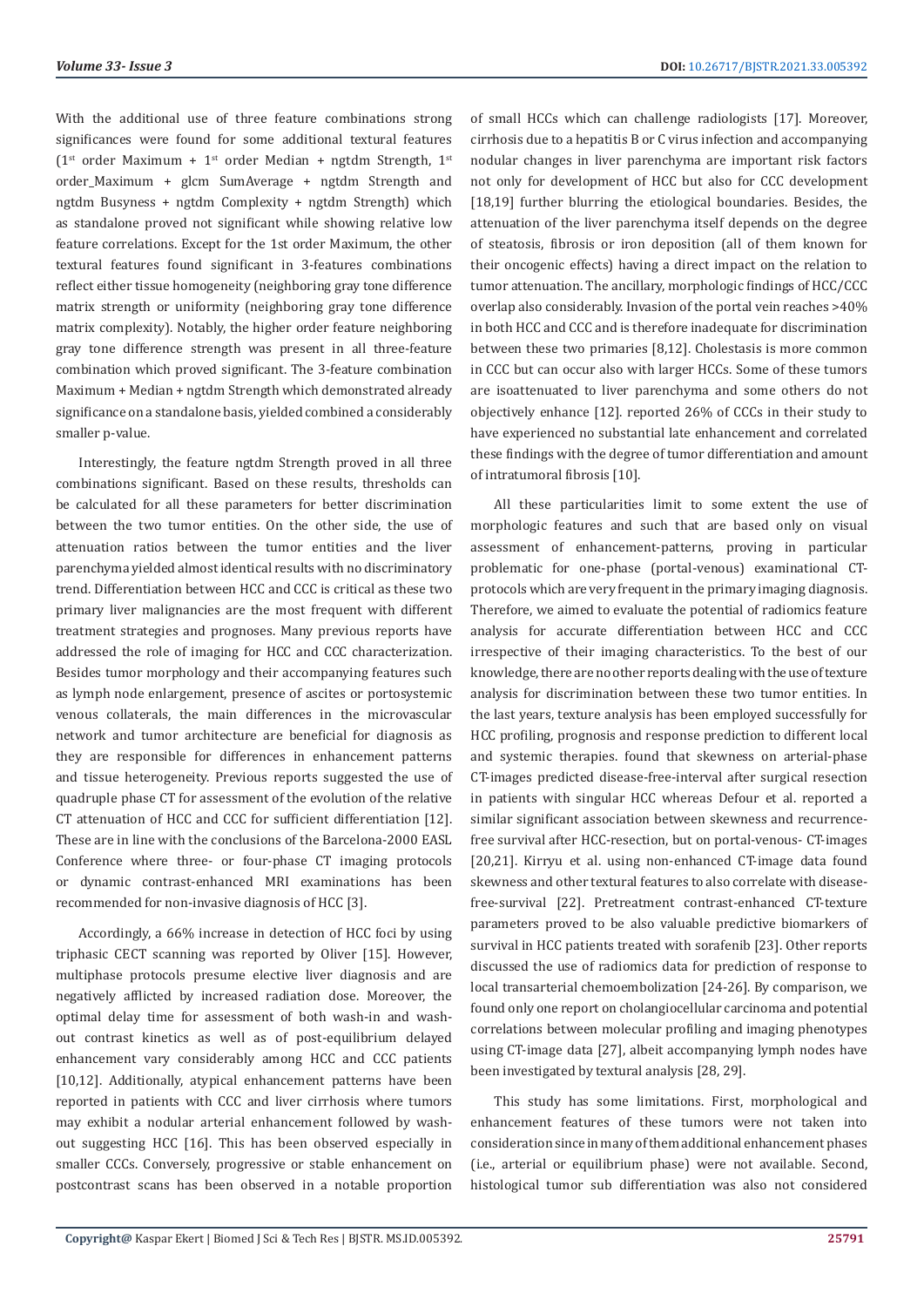as some tissue samples were analyzed by different institutions. Third, all feature combinations have been investigated also for the repetition of multiple features with high similarity. Addressing the issue of multiple testing including as much information as possible but not having features with high similarity in the final equations, feature combinations with high correlations were ruled out. Furthermore, to overcome the low number of lesions several in sample out sample calculations were performed with different test and train samples in terms of size and observations.

# **Conclusion**

 CT textural analysis may aid differentiation of HCC from CCC in the single portal-venous enhancement phase compared to direct calculation of tumor-to-liver attenuation ratio indicating significantly higher tumor attenuation values and tissue homogeneity in HCC.

#### **References**

- 1. [Stuver S, Trichopoulos D \(2008\) Cancer of the liver and biliary tract.](https://oxford.universitypressscholarship.com/view/10.1093/acprof:oso/9780195311174.001.0001/acprof-9780195311174-chapter-12)  [In: Adami HO, Hunter D, Trichopoulos D, editors. Textbook of Cancer](https://oxford.universitypressscholarship.com/view/10.1093/acprof:oso/9780195311174.001.0001/acprof-9780195311174-chapter-12)  [Epidemiology. 2nd ed. New York: Oxford University Press 173-195.](https://oxford.universitypressscholarship.com/view/10.1093/acprof:oso/9780195311174.001.0001/acprof-9780195311174-chapter-12)
- 2. [Eldad S Bialecki, Adrian M Di Bisceglie \(2005\) Diagnosis of hepatocellular](https://www.ncbi.nlm.nih.gov/pmc/articles/PMC2023919/)  [carcinoma. HPB \(Oxford\) 7\(1\): 26-34.](https://www.ncbi.nlm.nih.gov/pmc/articles/PMC2023919/)
- 3. [Bruix J, Sherman M, Llovet JM, Beaugrand M, Lencioni R, et al. \(2001\)](https://pubmed.ncbi.nlm.nih.gov/11592607/)  [Clinical Management of Hepatocellular Carcinoma. Conclusions of the](https://pubmed.ncbi.nlm.nih.gov/11592607/)  [Barcelona-2000 EASL Conference. J Hepatol 35\(3\): 421-430.](https://pubmed.ncbi.nlm.nih.gov/11592607/)
- 4. [Koteish A, Thuluvath PJ \(2002\) Screening for hepatocellular carcinoma.](https://www.sciencedirect.com/science/article/pii/S1051044307617850)  [J Vase Interv Radiol 13\(9 Pt 2\): S185-S190.](https://www.sciencedirect.com/science/article/pii/S1051044307617850)
- 5. [Joo I, Lee JM, Yoon JH \(2018\) Imaging Diagnosis of Intrahepatic and](https://pubs.rsna.org/doi/full/10.1148/radiol.2018171187)  [Perihilar Cholangiocarcinoma: Recent Advances and Challenges.](https://pubs.rsna.org/doi/full/10.1148/radiol.2018171187)  [Radiology 288\(1\): 7-13.](https://pubs.rsna.org/doi/full/10.1148/radiol.2018171187)
- 6. [Choi SH, Lee SS, Kim SY, Park SH, Kim KM, et al. \(2017\) Intrahepatic](https://pubs.rsna.org/doi/full/10.1148/radiol.2016160639)  [Cholangiocarcinoma in Patients with Cirrhosis: Differentiation from](https://pubs.rsna.org/doi/full/10.1148/radiol.2016160639)  [Hepatocellular Carcinoma by Using Gadoxetic Acid-enhanced MR](https://pubs.rsna.org/doi/full/10.1148/radiol.2016160639)  [Imaging and Dynamic CT. Radiology 282\(3\): 771-781.](https://pubs.rsna.org/doi/full/10.1148/radiol.2016160639)
- 7. [Tsunematsu S, Chuma M, Kamiyama T, Miyamoto N, Yabusaki S, et](https://pubmed.ncbi.nlm.nih.gov/25579172/)  [al. \(2015\) Intratumoral artery on contrast-enhanced computed](https://pubmed.ncbi.nlm.nih.gov/25579172/)  [tomography imaging: differentiating intrahepatic cholangiocarcinoma](https://pubmed.ncbi.nlm.nih.gov/25579172/)  [from poorly differentiated hepatocellular carcinoma. Abdom Imaging.](https://pubmed.ncbi.nlm.nih.gov/25579172/)  [2015 Aug; 40\(6\): 1492-1499.](https://pubmed.ncbi.nlm.nih.gov/25579172/)
- 8. [Kim R, Lee JM, Shin CI, Lee ES, Yoon JH, et al. \(2016\) Differentiation of](https://pubmed.ncbi.nlm.nih.gov/26373763/)  [intrahepatic mass-forming cholangiocarcinoma from hepatocellular](https://pubmed.ncbi.nlm.nih.gov/26373763/)  [carcinoma on gadoxetic acid-enhanced liver MR imaging. Eur Radiol](https://pubmed.ncbi.nlm.nih.gov/26373763/)  [26\(6\): 1808-1817.](https://pubmed.ncbi.nlm.nih.gov/26373763/)
- 9. [Takayasu K, Ikeya S, Mukai K, Muramatsu Y, Makuuchi M, et al. \(1990\) CT](https://pubmed.ncbi.nlm.nih.gov/2159688/)  [of hilar cholangiocarcinoma: late contrast enhancement in six patients.](https://pubmed.ncbi.nlm.nih.gov/2159688/)  [AJR Am J Roentgenol 154\(6\): 1203-1206.](https://pubmed.ncbi.nlm.nih.gov/2159688/)
- 10. [Lacomis JM, Baron RL, Oliver JH 3rd, Nalesnik MA, Federle MP, et](https://pubmed.ncbi.nlm.nih.gov/9122423/)  [al. \(1997\) Cholangiocarcinoma: delayed CT contrast enhancement](https://pubmed.ncbi.nlm.nih.gov/9122423/)  [patterns. Radiology 203\(1\): 98-104.](https://pubmed.ncbi.nlm.nih.gov/9122423/)
- 11. [Ros PR, Buck JL, Goodman ZD, Ros AM, Olmsted WW, et al. \(1988\)](https://pubmed.ncbi.nlm.nih.gov/2834769/)  [Intrahepatic cholangiocarcinoma: radiologic-pathologic correlation.](https://pubmed.ncbi.nlm.nih.gov/2834769/)  [Radiology 167\(3\): 689-693.](https://pubmed.ncbi.nlm.nih.gov/2834769/)
- 12. [Loyer EM, Chin H, DuBrow RA, David CL, Eftekhari F, et al.](https://pubmed.ncbi.nlm.nih.gov/10478259/)  [\(1999\) Hepatocellular carcinoma and intrahepatic peripheral](https://pubmed.ncbi.nlm.nih.gov/10478259/)  [cholangiocarcinoma: enhancement patterns with quadruple phase](https://pubmed.ncbi.nlm.nih.gov/10478259/)  [helical CT--a comparative study. Radiology 212\(3\): 866-875.](https://pubmed.ncbi.nlm.nih.gov/10478259/)
- 13. [Lubner MG, Smith AD, Sandrasegaran K, Sahani DV, Pickhardt PJ, et](https://pubs.rsna.org/doi/full/10.1148/rg.2017170056) [al. \(2017\) CT Texture Analysis: Definitions, Applications, Biologic](https://pubs.rsna.org/doi/full/10.1148/rg.2017170056) [Correlates, and Challenges. Radiographics 37\(5\): 1483-1503.](https://pubs.rsna.org/doi/full/10.1148/rg.2017170056)
- 14. [Michael G Wels, Félix Lades, Alexander Muehlberg, Michael Suehling](https://www.spiedigitallibrary.org/conference-proceedings-of-spie/10950/1095046/General-purpose-radiomics-for-multi-modal-clinical-research/10.1117/12.2511856.short?SSO=1) [\(2019\) General purpose radiomics for multi-modal clinical research,](https://www.spiedigitallibrary.org/conference-proceedings-of-spie/10950/1095046/General-purpose-radiomics-for-multi-modal-clinical-research/10.1117/12.2511856.short?SSO=1) [Proc. SPIE 10950, Medical Imaging 2019: Computer-Aided Diagnosis](https://www.spiedigitallibrary.org/conference-proceedings-of-spie/10950/1095046/General-purpose-radiomics-for-multi-modal-clinical-research/10.1117/12.2511856.short?SSO=1) [1095046.](https://www.spiedigitallibrary.org/conference-proceedings-of-spie/10950/1095046/General-purpose-radiomics-for-multi-modal-clinical-research/10.1117/12.2511856.short?SSO=1)
- 15. Oliver JH, Baron RL, Carr BI (1997) CT imaging of hepatocellular carcinoma: CT-arteriography versus trophasic helical contrast CT. Radiology 205:144.
- 16. [Huang B, Wu L, Lu XY, Xu F, Liu CF, et al. \(2016\) Small Intrahepatic](https://pubmed.ncbi.nlm.nih.gov/27077381/) [Cholangiocarcinoma and Hepatocellular Carcinoma in Cirrhotic Livers](https://pubmed.ncbi.nlm.nih.gov/27077381/) [May Share Similar Enhancement Patterns at Multiphase Dynamic MR](https://pubmed.ncbi.nlm.nih.gov/27077381/) [Imaging. Radiology 281\(1\): 150-157.](https://pubmed.ncbi.nlm.nih.gov/27077381/)
- 17. [Park HJ, Kim YK, Park MJ, Lee WJ \(2013\) Small intrahepatic mass](https://pubmed.ncbi.nlm.nih.gov/22829097/)[forming cholangiocarcinoma: target sign on diffusion-weighted imaging](https://pubmed.ncbi.nlm.nih.gov/22829097/) [for differentiation from hepatocellular carcinoma. Abdom Imaging](https://pubmed.ncbi.nlm.nih.gov/22829097/) [38\(4\): 793-801.](https://pubmed.ncbi.nlm.nih.gov/22829097/)
- 18. [Patel T \(2011\) Cholangiocarcinoma--controversies and challenges. Nat](https://www.ncbi.nlm.nih.gov/pmc/articles/PMC3888819/) [Rev Gastroenterol Hepatol 8\(4\): 189-200.](https://www.ncbi.nlm.nih.gov/pmc/articles/PMC3888819/)
- 19. [Peng NF, Li LQ, Qin X, Guo Y, Peng T, et al. \(2011\) Evaluation of risk factors](https://pubmed.ncbi.nlm.nih.gov/21207172/) [and clinicopathologic features for intrahepatic cholangiocarcinoma](https://pubmed.ncbi.nlm.nih.gov/21207172/) [in Southern China: a possible role of hepatitis B virus. Ann Surg Oncol](https://pubmed.ncbi.nlm.nih.gov/21207172/) [18\(5\): 1258-1266.](https://pubmed.ncbi.nlm.nih.gov/21207172/)
- 20. [Oh J, Lee JM, Park J, Joo I, Yoon JH, et al. \(2019\) Hepatocellular Carcinoma:](https://www.ncbi.nlm.nih.gov/pmc/articles/PMC6424831/) [Texture Analysis of Preoperative Computed Tomography Images Can](https://www.ncbi.nlm.nih.gov/pmc/articles/PMC6424831/) [Provide Markers of Tumor Grade and Disease-Free Survival. Korean J](https://www.ncbi.nlm.nih.gov/pmc/articles/PMC6424831/) [Radiol 20\(4\): 569-579.](https://www.ncbi.nlm.nih.gov/pmc/articles/PMC6424831/)
- 21. [Brenet Defour L, Mulé S, Tenenhaus A, Piardi T, Sommacale D, et al.](https://pubmed.ncbi.nlm.nih.gov/30159621/) [\(2019\) Hepatocellular carcinoma: CT texture analysis as a predictor of](https://pubmed.ncbi.nlm.nih.gov/30159621/) [survival after surgical resection. Eur Radiol 29\(3\): 1231-1239.](https://pubmed.ncbi.nlm.nih.gov/30159621/)
- 22. [Mulé S, Thiefin G, Costentin C, Durot C, Rahmouni A, et al. \(2018\)](https://pubmed.ncbi.nlm.nih.gov/29584597/) [Advanced Hepatocellular Carcinoma: Pretreatment Contrast-enhanced](https://pubmed.ncbi.nlm.nih.gov/29584597/) [CT Texture Parameters as Predictive Biomarkers of Survival in Patients](https://pubmed.ncbi.nlm.nih.gov/29584597/) [Treated with Sorafenib. Radiology 288\(2\): 445-455.](https://pubmed.ncbi.nlm.nih.gov/29584597/)
- 23. [Kiryu S, Akai H, Nojima M, Hasegawa K, Shinkawa H, et al. \(2017\) Impact](https://pubmed.ncbi.nlm.nih.gov/28978930/) [of hepatocellular carcinoma heterogeneity on computed tomography as](https://pubmed.ncbi.nlm.nih.gov/28978930/) [a prognostic indicator. Sci Rep 7\(1\): 12689.](https://pubmed.ncbi.nlm.nih.gov/28978930/)
- 24. [Park HJ, Kim JH, Choi SY, Lee ES, Park SJ, et al. \(2017\) Prediction of](https://pubmed.ncbi.nlm.nih.gov/28813195/) [Therapeutic Response of Hepatocellular Carcinoma to Transcatheter](https://pubmed.ncbi.nlm.nih.gov/28813195/) [Arterial Chemoembolization Based on Pretherapeutic Dynamic CT and](https://pubmed.ncbi.nlm.nih.gov/28813195/) [Textural Findings. AJR Am J Roentgenol 209\(4\): W211-W220](https://pubmed.ncbi.nlm.nih.gov/28813195/).
- 25. [Kloth C, Thaiss WM, Kärgel R, Grimmer R, Fritz J, et al. \(2017\) Evaluation](https://pubmed.ncbi.nlm.nih.gov/28652049/) [of Texture Analysis Parameter for Response Prediction in Patients with](https://pubmed.ncbi.nlm.nih.gov/28652049/) [Hepatocellular Carcinoma Undergoing Drug-eluting Bead Transarterial](https://pubmed.ncbi.nlm.nih.gov/28652049/) [Chemoembolization \(DEB-TACE\) Using Biphasic Contrast-enhanced CT](https://pubmed.ncbi.nlm.nih.gov/28652049/) [Image Data: Correlation with Liver Perfusion CT. Acad Radiol 24\(11\):](https://pubmed.ncbi.nlm.nih.gov/28652049/) [1352-1363.](https://pubmed.ncbi.nlm.nih.gov/28652049/)
- 26. [Li M, Fu S, Zhu Y, Liu Z, Chen S, et al. \(2016\) Computed tomography texture](https://pubmed.ncbi.nlm.nih.gov/26910890/) [analysis to facilitate therapeutic decision making in hepatocellular](https://pubmed.ncbi.nlm.nih.gov/26910890/) [carcinoma. Oncotarget 7\(11\): 13248-13259.](https://pubmed.ncbi.nlm.nih.gov/26910890/)
- 27. [Sadot E, Simpson AL, Do RK, Gonen M, Shia J, et al. \(2015\)](https://pubmed.ncbi.nlm.nih.gov/26207380/) [Cholangiocarcinoma: Correlation between Molecular Profiling and](https://pubmed.ncbi.nlm.nih.gov/26207380/) [Imaging Phenotypes. PLoS One 10\(7\): e0132953.](https://pubmed.ncbi.nlm.nih.gov/26207380/)
- 28. [Ji GW, Zhu FP, Zhang YD, Liu XS, Wu FY, et al. \(2019\) A radiomics approach](https://pubmed.ncbi.nlm.nih.gov/30915561/) [to predict lymph node metastasis and clinical outcome of intrahepatic](https://pubmed.ncbi.nlm.nih.gov/30915561/) [cholangiocarcinoma. Eur Radiol 29\(7\): 3725-3735.](https://pubmed.ncbi.nlm.nih.gov/30915561/)
- 29. [Zhu Y, Mao Y, Chen J, Qiu Y, Wang Z, et al. \(2019\) Preoperative Computed](https://pubmed.ncbi.nlm.nih.gov/31490892/) [Tomography Features of Intrahepatic Cholangiocarcinoma for Predicting](https://pubmed.ncbi.nlm.nih.gov/31490892/) [Lymph Node Metastasis and Overall Survival. J Comput Assist Tomogr](https://pubmed.ncbi.nlm.nih.gov/31490892/) [43\(5\): 29-735.](https://pubmed.ncbi.nlm.nih.gov/31490892/)